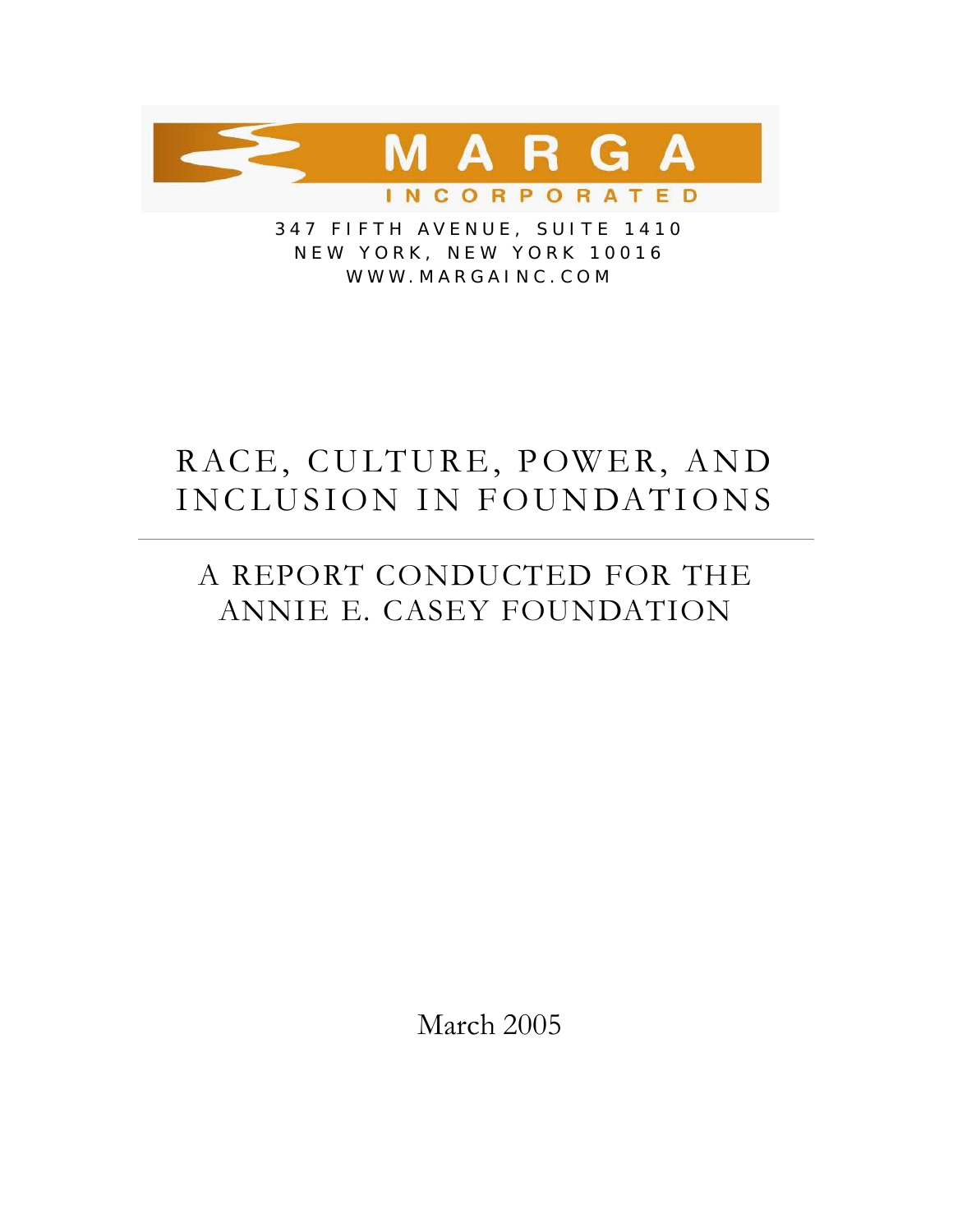# **TABLE OF CONTENTS**

| Forward                                                      | Page 2  |    |
|--------------------------------------------------------------|---------|----|
| Introduction                                                 | Page 4  |    |
| Section I: Identifying and Clarifying Foundation-Wide Goals  | Page 5  |    |
| Section II: Grant Programs (Range of External Possibilities) | Page 7  |    |
| Section III: Institutional (Internal) Mechanisms             | Page 11 |    |
| <b>Section IV: Performance</b>                               | Page    | 15 |
| <b>Section V: Recommended Next Steps and Conclusions</b>     | Page    | 16 |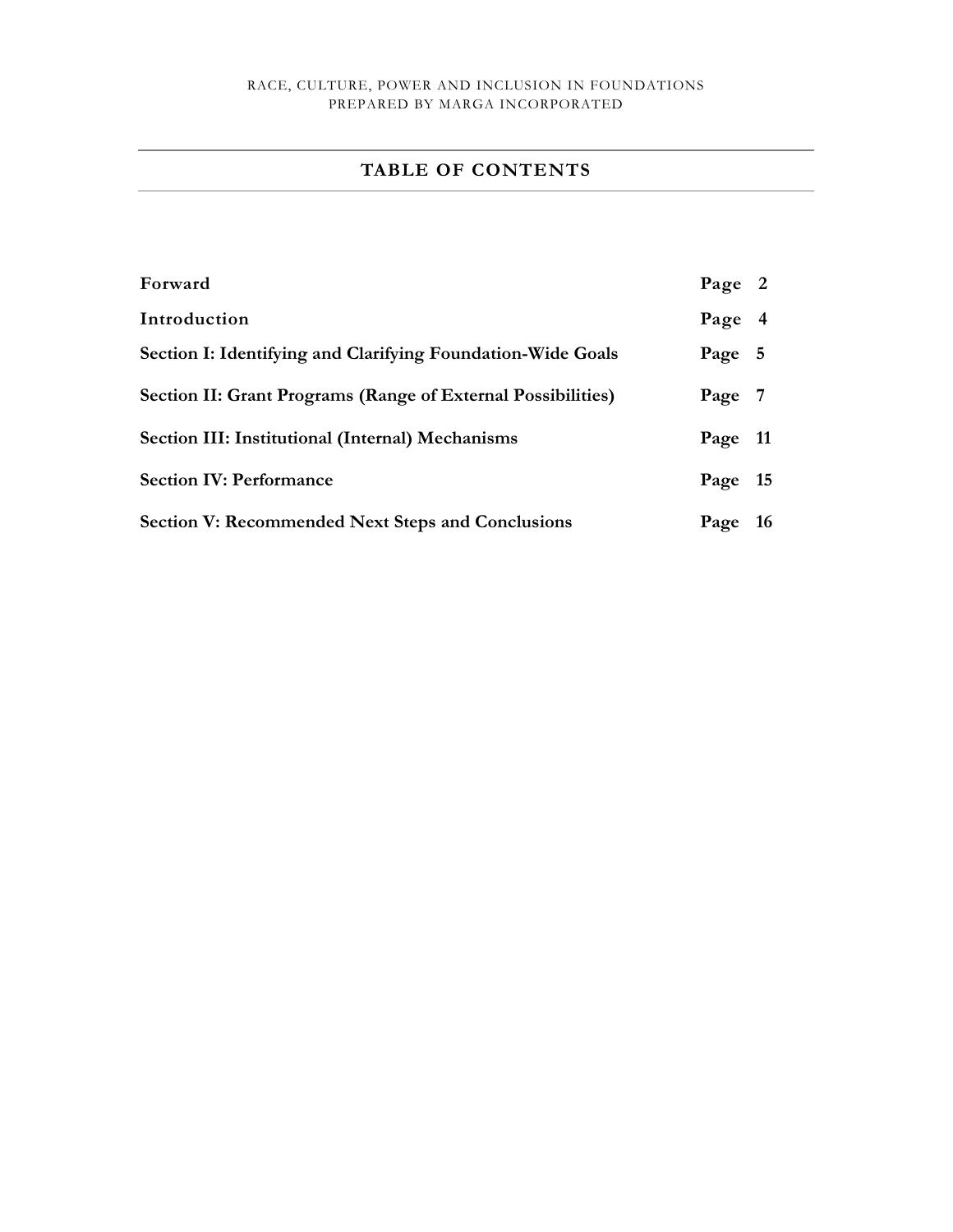# **FORWARD**

Several years ago, a group of staff here at Casey wondered:

"Who in the field of philanthropy has experiences and lessons to share about tackling tough issues around race and equity? What can we learn from our peers about addressing these issues as they relate to internal dynamics of an institution (i.e. staff /consultant diversity, equitable compensation for consultants and vendors of African American, Asian American, Latino, and Native American descent, etc.) and our external grantmaking that aims to improve outcomes for children and families of color?"

Guided by these and other learning questions, this group – an internal and diverse network of staff named RESPECT – engaged Marga Incorporated to scan the field of philanthropy for such an inquiry. This paper shared some of what we found through interviews and two follow-up meetings. While we summarize some of our learnings in this document, it's important to note that this is an ongoing agenda for us – we plan to continue talking to peers so we can continue to grow Casey's capacity in these areas. As such, we want to thank our foundation colleagues who took the time to share their thoughts and experiences on this subject and invite other colleagues to join us in peer learning in the future. And, we thank David Maurrasse, Ph.D., and the entire Marga team for helping to make this happen.

Most importantly, this reconnaissance reinforced our understanding that forums for internal reflection and dialogue are critical for foundations to handle issues of race and indifference – we know that we are on the right track! At Casey, we have three forums to do so:

• RESPECT, a staff led and run group, is committed to ensuring that the Foundation's resources and expertise are marshaled toward fighting racism and promoting equity as we believe these efforts are essential to fulfilling the Foundation's mandate to help create successful future for children, families and communities.

RESPECT is further committed to strengthening the Foundation's capacity to work effectively in diverse communities, and to maximizing our contributions to the development, empowerment and well-being of children and families in disinvested neighborhoods. By promoting and modeling approaches and solutions and programs that work to reduce the effects of historical and institutional privilege, we believe that RESPECT can lead the Foundation toward more equitable, long-term results for the communities we serve.

• The Foundation's Organizational Priority Workgroup on Equity, one of several Casey priorities developed by our President, Doug Nelson, aims to increase the Foundation's capacity to set goals and track performance with regard to racial,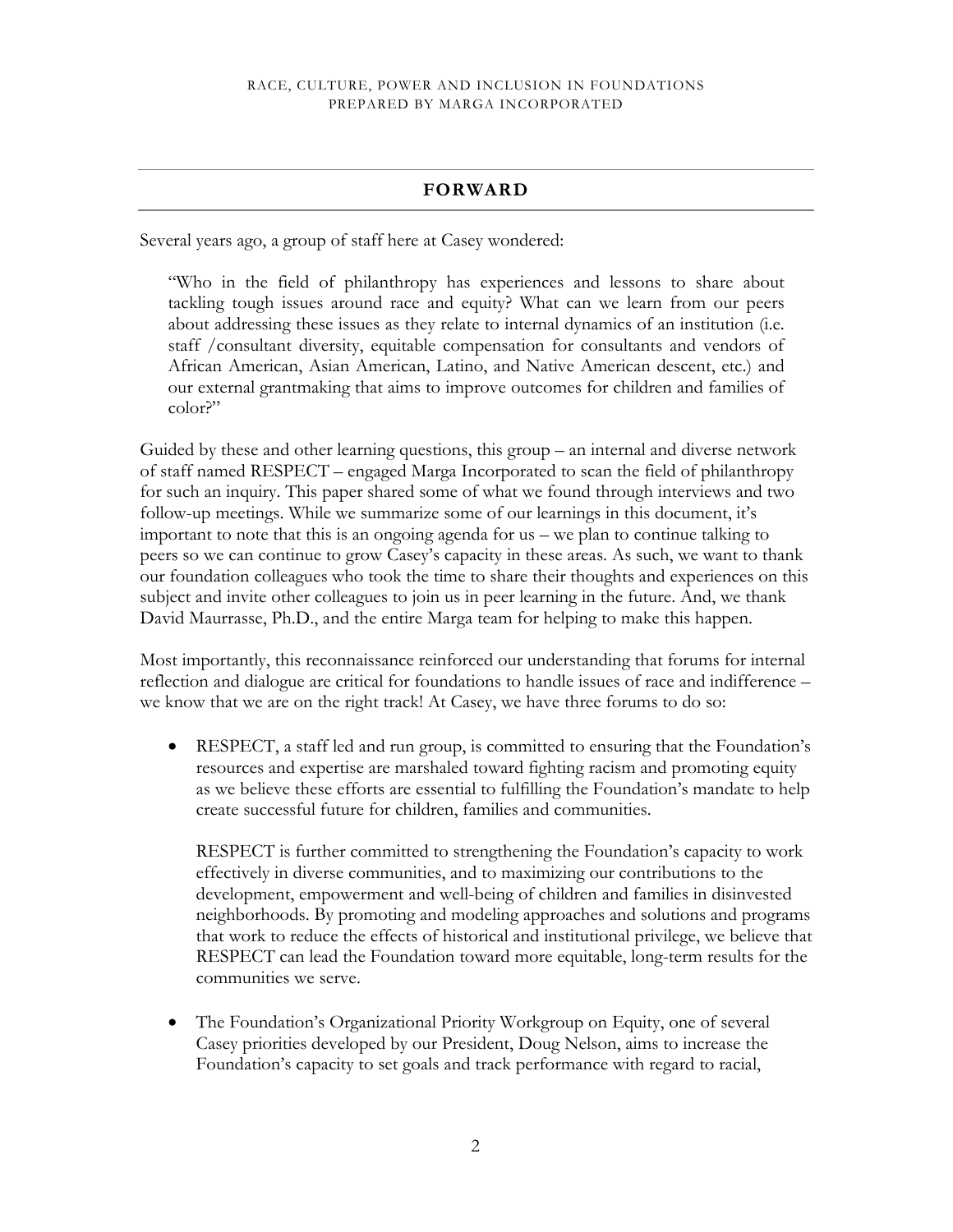ethnic, and gender implications of our staffing, consultants, contracting, site selection, grant-making, and policy priorities. The Equity Priority Workgroup aims to ensure that all of the Foundation's resources work together to increase equal opportunity in a society where the "profile of disadvantage" is increasingly diverse.

• The Diversity Initiative of Casey Family Services (CFS), the direct services arm of the Casey Foundation, ensures that its work is carried out by staff diverse in race, ethnicity, gender, and perspective.

We use these forums to address our internal and external agenda around issues of race and equity and each brings different contributions and strengths. We would encourage the need for both kinds of opportunities (staff-led and management sanctioned) in an organization the size of Casey.

Let's learn together!

Susan Taylor Batten, Senior Associate Facilitator of the RESPECT Forum Annie E. Casey Foundation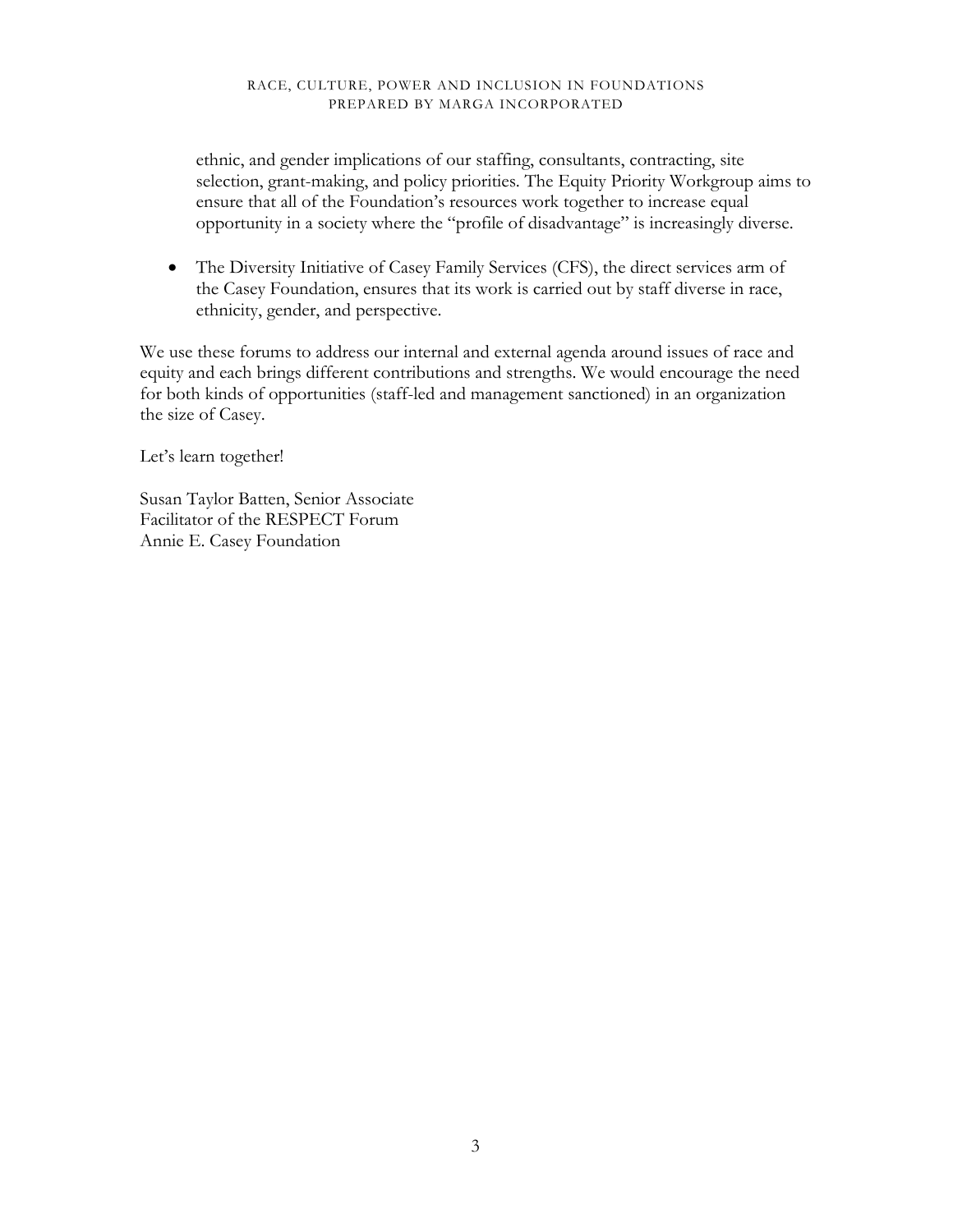# **INTRODUCTION**

This report was sponsored by the Annie E. Casey Foundation, more particularly, by an internal group at the Foundation called RESPECT. This group seeks to improve the ways in which the Foundation addresses issues with respect to race, class, culture, and power both internally and externally. Although various dimensions of this very broad topic are broken down and addressed in this report and in the questionnaire, the results of this study clearly indicate that internal and external hiring, grantmaking, grantee relations, and board recruitment are all interrelated when it comes to race, class, culture, and power.

The purpose of this "quick and dirty" study was to learn about practices in philanthropy in order to provide ideas and guidance around these issues. We did this by exploring the multiple ways in which dynamics around race, class, culture, and power are manifested in the management, operations, programs, and external relations of foundations of all shapes and sizes, from around the United States. We entered this project with the assumption that different types and sizes of foundations could learn from each other, despite the distinct realities among them.

The methodology for this research included interviews with approximately thirty current and former foundation representatives, drawn from a list of about eighty persons. This report is also informed by a scan of some of the recent studies conducted on similar issues, as well as two "consultative sessions" where Casey invited foundation representatives to discuss the state of policies and practices in philanthropy with respect to these issues.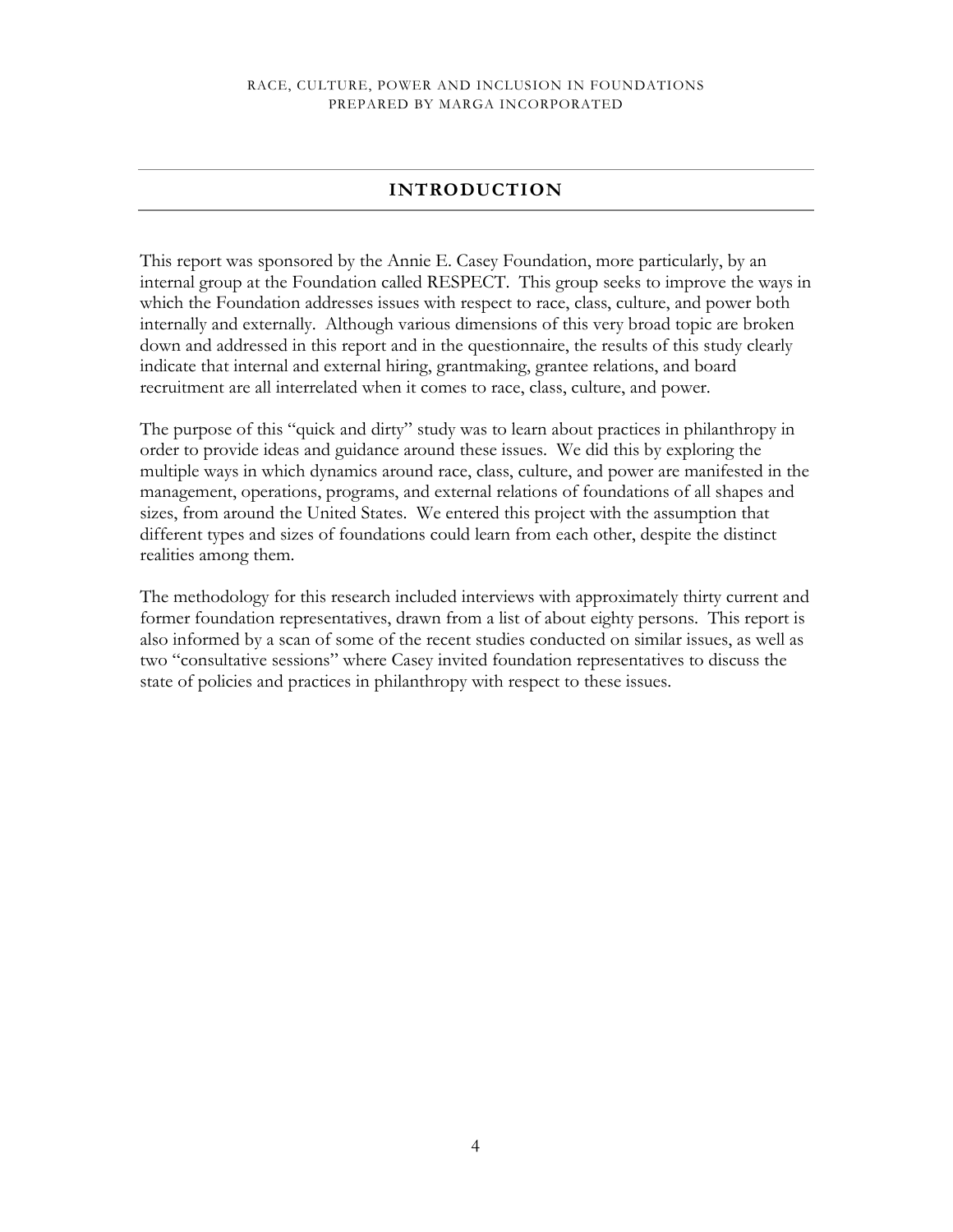# **SECTION I: IDENTIFYING AND CLARIFYING FOUNDATION-WIDE GOALS**

A critical first step for philanthropic organizations interested in addressing race, class, culture, and power issues is to clearly identify goals and outcomes. What makes sense, given an institution's mission, with respect to race, class, culture, and power? For example, being effective around inclusion is more than a matter of achieving diversity. In a changing world, where populations have converged and come to cohabitate more than ever, a greater understanding of race, class, culture, and power is necessary. Especially given the philanthropic industry's focus on societal improvement, a foundation that includes diverse viewpoints more effectively comprehends the complexities of race, class, culture, and power. Since navigating these dynamics is integral to the furtherance of a foundation's mission, a more enlightened and inclusive foundation around these issues is a more relevant one.

What does this mean in practice? How can a foundation clearly define a broad operational framework around race, diversity, and power and filter such a philosophy throughout multiple dimensions of the institution? Significant attention to these issues, in some foundations, might rest in particular units and examples of these are included in this report. It appears that the great challenge is establishing an institution-wide commitment.

The following are some examples of foundations that have conceptualized and attempted to implement a broad institutional commitment to equity around race, class, culture, and power:

• *Ford's extended mission statement notes, "we believe that the best way to [accomplish our mission] is to encourage initiatives by those living and working closest to where problems are located; to promote collaboration among the nonprofit, government and business sectors, and to ensure participation by men and women from diverse communities and at all levels of society." The concept of inclusion stands out in this statement, and according to former Ford Vice President, Melvin Oliver, race and diversity is addressed in every aspect of the institution. The Foundation's grants have historically pushed for policy changes around racism and power, such as their work to defend affirmative action. Each program contains a diversity element, and staff are informed by internal briefings that often address issues related to diversity. All staff levels are diverse, influenced by the hiring process, which must include interviewers from various backgrounds. According to Susan Berresford, the Ford Foundation's current president, the hiring process for internal managers should incorporate five elements: 1. headhunters who follow Ford's diversity instructions; 2. a diverse interviewing team that utilizes its own diverse networks; 3.active recruitment from diverse graduate schools; 4. incentives for recruiters who hire diverse candidates; and 5. flexibility to create jobs and positions for diverse talent. The key ingredients to diversity, Berresford argues, include: "understanding the direct connection between excellence and diversity, sticking to the principle of the connection and being committed to that connection, and listening carefully to the experience of the people you bring in once they get there." The grantmaking process at Ford also requests*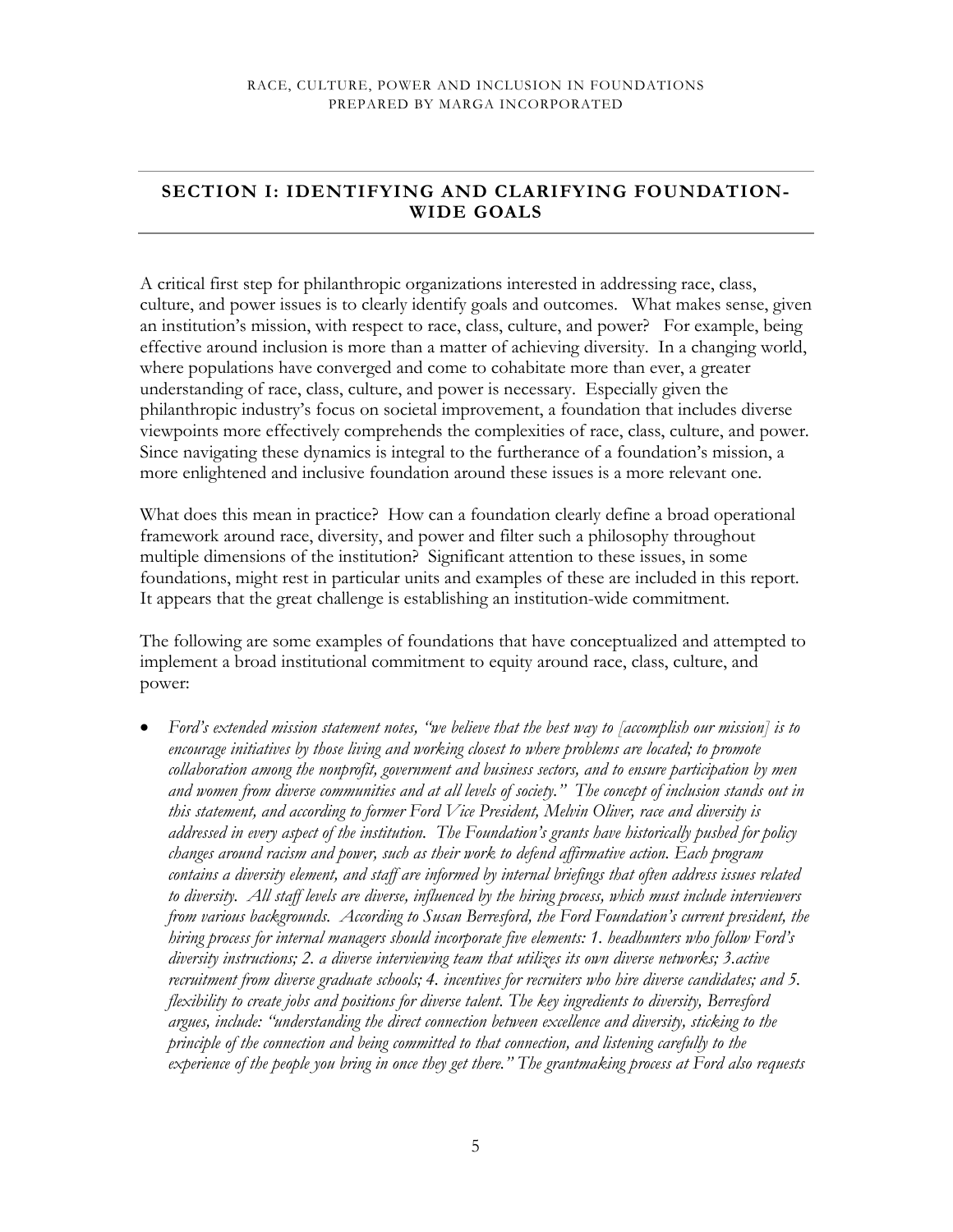*a "diversity profile" to ensure that prospective grantees are diverse at all levels, and program officers are trained to look at their field through this lens. During his tenure, Oliver sometimes directly reviewed existing grantees that were not upholding principles around race and diversity. Berresford and the Foundation's board continue to review the diversity profiles that are prepared by Human Resources and uphold policies around the demographics of vendors and consultants. A performance management team maintains "behavioral markers" and holds everyone accountable.* 

• *At The New World Foundation, promoting and actually implementing a foundation-wide commitment to inclusion and equity takes effort, a willingness to engage in difficult conversations, and leadership. The Foundation had historically supported community organizing that challenges racism. Some years ago, upon reflection, the Foundation needed to set broader goals around race, culture, and power. Some aspects of the Foundation were not reflecting their optimal levels of diversity. According to Colin Greer, New World's President, the Foundation set high goals to improve its representation of the communities it serves. They made a conscious effort to recruit board members who are reflective of the grantee communities, which have been heavily of color. This approach has been at work for the last fifteen years, and it has led to a board that is 80% of color. Vendors, which were once overwhelmingly white, are now 60% of color. The staff has tended to be diverse, but, like most organizations, New World maintains a certain hierarchy. While every staff member is not at the same level in the institution, the Foundation created an equal benefits and wellness program, which is shared by all staff. New World has also been cognizant of how class enters into its work. The Foundation has made a particular effort to support the work of people in the communities they serve, largely low-income communities of color. The Bannerman Program, for example, provides six-month sabbaticals for community workers. The program recognizes that working for social change usually means long hours at low pay with few escapes from day-to-day pressures and little time to stop and reflect. The Bannerman Program awards 10 organizers of color the financial support and freedom to take a break and recharge.*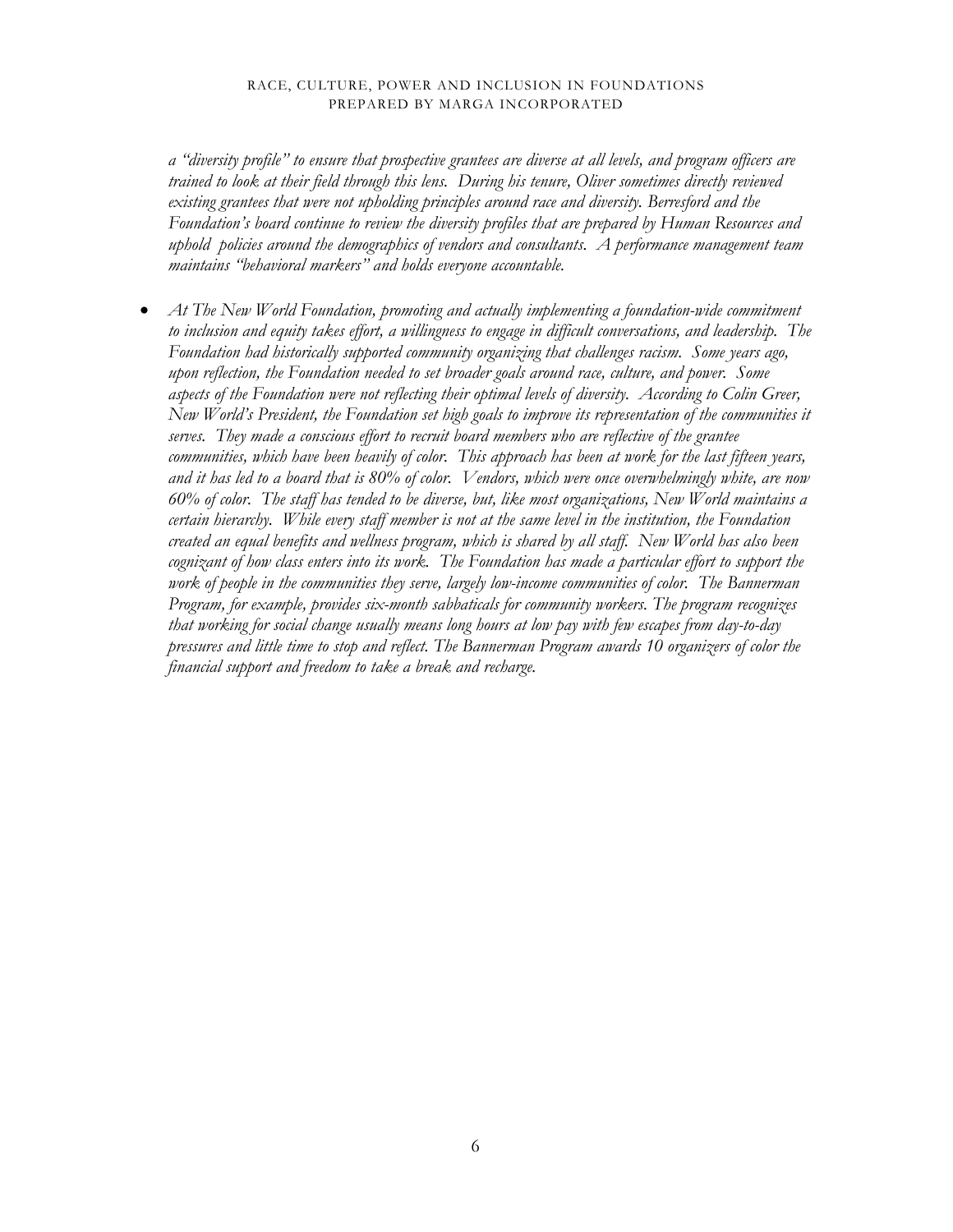# **SECTION II: GRANT PROGRAMS**

A review of the field suggests that the range of potential grantmaking strategies to address race, culture, and power is wide. Grant strategies include the following:

- Funding systems and policy change (which includes advocacy);
- Supporting community organizing and small, grassroots organizations;
- Direct support of key social services; and
- Race-specific programs that tend to include all of the above.

In addition to these strategies, ideas on how foundations can gather input from diverse audiences and roles they can play as a community convener on these issues are discussed below.

## **Race Specific Programs**

A few major foundations that often fund organizations confronting institutionalized (or structural) racism and push for policy change have also developed substantive programs that explicitly address race and racism. Some of these programs have been successful in upholding civil rights and keeping dialogue around race at the table. However, these efforts run the risk of being marginalized if they do not influence other programs or units in the foundation.

## *Mott Foundation*

*The Mott Foundation's Board and management felt strongly that issues of race and racism were addressed throughout the Foundation's grantmaking. Therefore, it had an explicit portfolio entitled Race and Ethnic Relations that was housed in the Foundation's "Civil Society" division, and also had strong programmatic interest in race in Mott's other program areas, such as "Environment" and "Pathways Out of Poverty," local work in Flint, and national and international efforts as well. According to the former manager of the portfolio, Lori Villarosa, it was critical to have a dedicated program focused on issues of race and racism to build the capacity of the research, practice and advocacy base that was advancing racial equity work. However, it was equally important that issues of racial justice were addressed within grantmaking programs across the foundation. The findings from the dedicated program often helped to advance the cross-cutting efforts and staff in other areas reported that the existence of a named portfolio on race helped to give them "permission" to be more explicit about the issues in their areas.* 

*Mott's "Race Relations" portfolio supports: intermediary organizations that facilitate dialogue on race in communities and stimulate action to address race and racism; the dissemination of tools and products that stimulate and inform local and national conversations on race; and leadership and networking opportunities that ensure the representation of diverse voices in local and national dialogues.*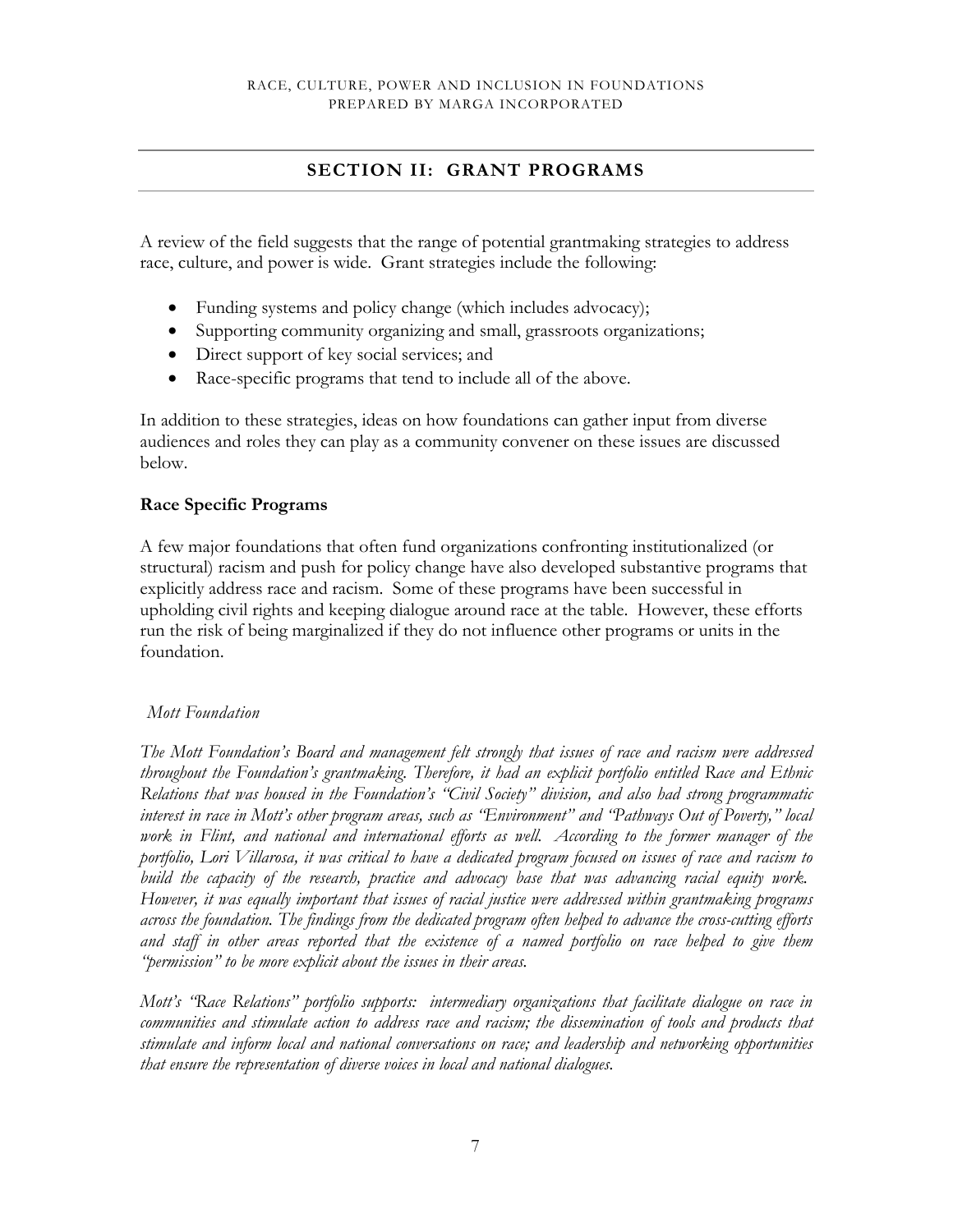*Recently, Mott's "Race Relations" portfolio supported the BRIDGE Project of the National Network for Immigrant and Refugee Rights – a curriculum designed to enhance comprehension of race, immigration, and globalization, and build coalitions among immigrants, people of color, and social activists. Some other grantees include the Joint Center for Political and Economic Studies (a group of eighteen organizations to facilitate the Network of Alliances Bridging Race and Ethnicity and to encourage collaboration in understanding and combating racism), and the Faith and Politics Institute (to bring twelve members of Congress to South Africa for shared learning around race and democracy as a part of its Congressional Conversations on Race Program).* 

# **Targeting Systems & Policy Change**

 Ricardo Millett, President of the Woods Foundation, makes the distinction between "strategic philanthropy" and "charity." Charity, according to Millett, maintains existing systems of inequality while strategic philanthropy focuses on systems change. Foundation programs that seek to change policy can get to some of the core issues around race, class, culture, and power. Advocacy, research, media, and legal action are a number of strategies that could be geared toward changing policy.

• *The Rockefeller Foundation and the Ford Foundation provide an example of leadership among grantmakers with their support of legal defense and civil rights organizations. For instance, these institutions helped to establish the Racial Justice Collaborative, which supports innovative civil rights work by creating partnerships among community groups and lawyers in order to utilize litigation as a means to address unfair economic and social disparities faced by minority groups. The goal of the collaborative is to break down structural barriers to opportunities, resources, and policymaking all of which remain embedded in political, economic, and social systems, especially for minorities.* 

# **Supporting Community Organizing**

Long-term change for communities of color is dependent upon voice and influence. Some grantmaking strategies to address race, class, culture, and power focus on strengthening the capacity of communities to organize themselves and hold decision-makers accountable. The various Funding Exchange foundations tend to fund community organizing of this sort.

# Reaching community organizations that are "closest to the ground"

The concept of "risk" surfaced quite often in the interviews. Some respondents suggested foundations, particularly larger ones, have a tendency to shy away from smaller organizations for fear that they will not deliver measurable outcomes. Often larger foundations' concern with reputation fuels the concern around smaller organizations. These dynamics are central to issues around race, class, culture, and power because these smaller organizations are often closer to the communities they serve and people of color often do not run some of the larger agencies that receive many grants.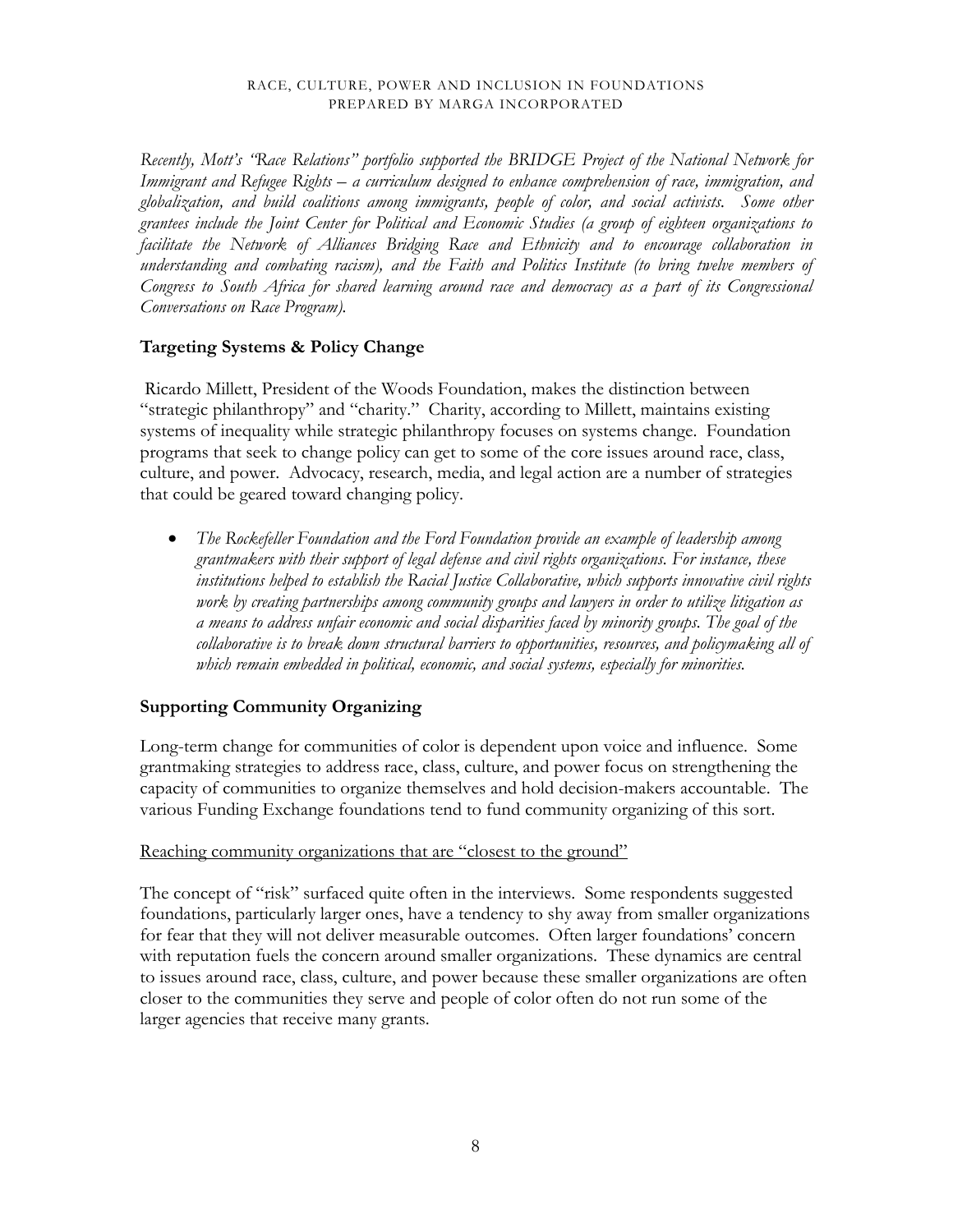• *The California Wellness Foundation tries not to overlook the organizations that are most useful to the communities they serve. They don't automatically assume that the organizations with the most infrastructure will do the best work. They search for, what they call "cornerstone" organizations. The Foundation identifies geographic areas where it wishes to make an impact and then "digs deeper" to "find the most underserved populations and the organizations that generally serve them," according to Program Director, Nicole Jones. All nonprofits struggle with the limited availability of general support funding. This is especially true for organizations that lack certain capacities up front. Addressing these concerns, the California Wellness Foundation has converted the majority of its funding to multi-year general support.* 

## **Feedback from Grantees and Communities to help Reach Equity Goals**

In addition to directly investing in specific strategies, some foundations have explicitly requested *critical feedback from grantees and grantee communities* to inform their grantmaking*.* The type of foundation is a significant factor in this respect, as community foundations and small "progressive" foundations seem more likely to inform grantmaking (or even make grant decisions) through target constituencies. This concept is significant to race, class, culture, and power since the communities confronted with pressing social issues tend to be low income and of color. The lack of transparency, particularly in larger foundations, is often perceived as insensitive to community needs and lacking accountability.

- *The San Francisco Foundation is conducting a "customer service" survey of grantees. The Foundation has "listening sessions" in grantee communities, which have reached 650 people. The Foundation has learned from these community voices, identifying issues from the nature of grants to the grantmaking process. As a result of such feedback, the Foundation is seeking to shorten the turn around time for a grant, which is often challenging for organizations with limited capacity to endure.*
- *The Woods Foundation in Chicago, a small family foundation, holds "grantee convenings," which give grantees the opportunity to provide feedback on the Foundation's mission and programs*.
- *The various foundations within the Funding Exchange Network actually make grant decisions through "community funding boards" that are comprised of former grantees and other representatives of their grantee base. These boards co-exist with traditional boards that are more tailored toward broader governance and fundraising.*

## **Beyond Grantmaking: an Anchor Role on Issues of Race, Class, Culture, and Power**

Foundations, particularly larger ones, often take on the role of anchor institutions and are placed in the position of community engagement beyond grantmaking. Anchor institutions are generally defined as institutions that have a significant infrastructure investment and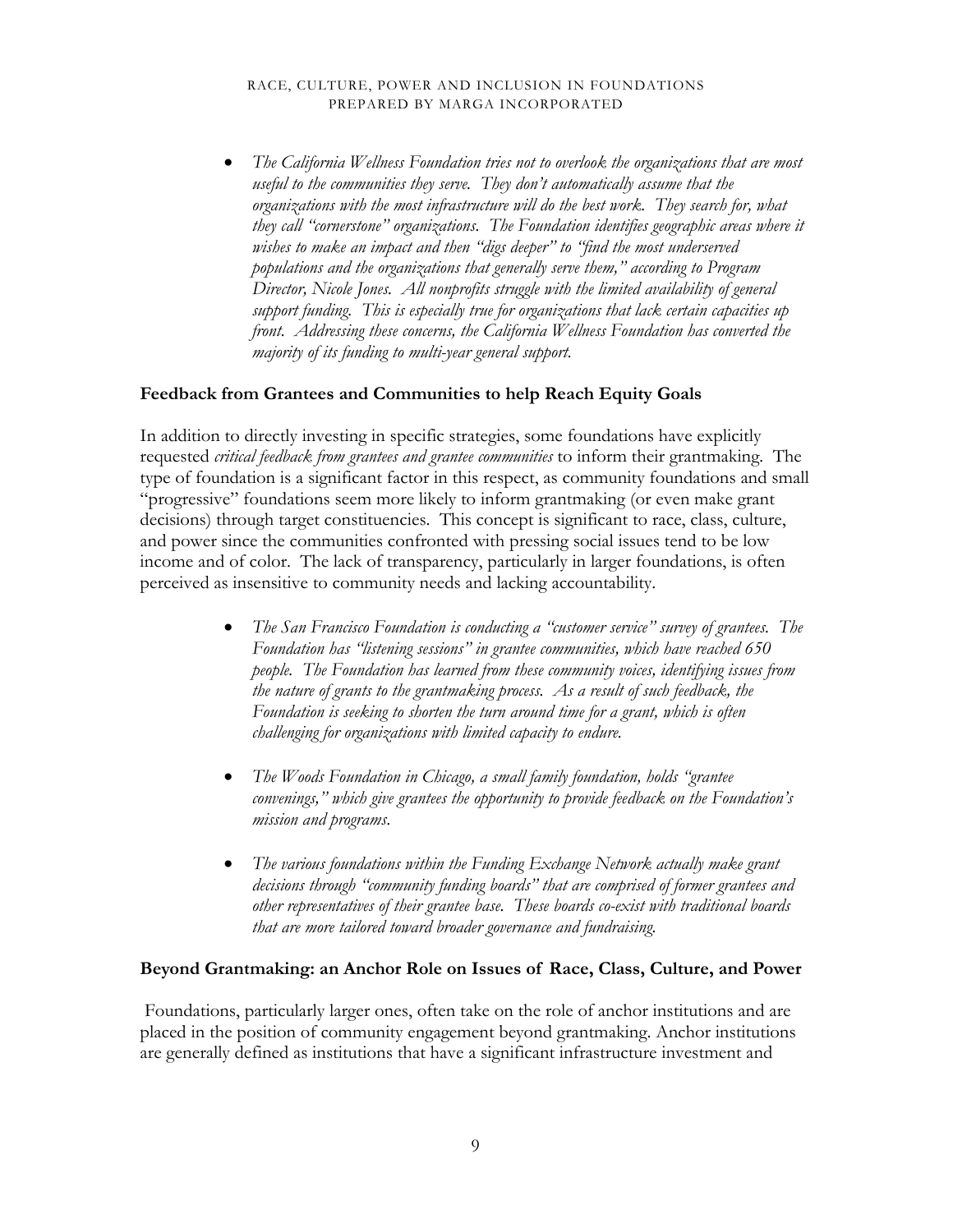interest in their community and are therefore grounded or unlikely to relocate to another location.

• *In recognizing local demographic shifts, as a result of a foundation-supported research project, the Northwest Minnesota Foundation developed a Valuing Diversity Program to promote multi-racial and cultural understanding. The Foundation took on the role of convener among the Native, White, and recent Latino immigrant populations in the community. The Program provided a series of workshops through which biases were unearthed and discussed.*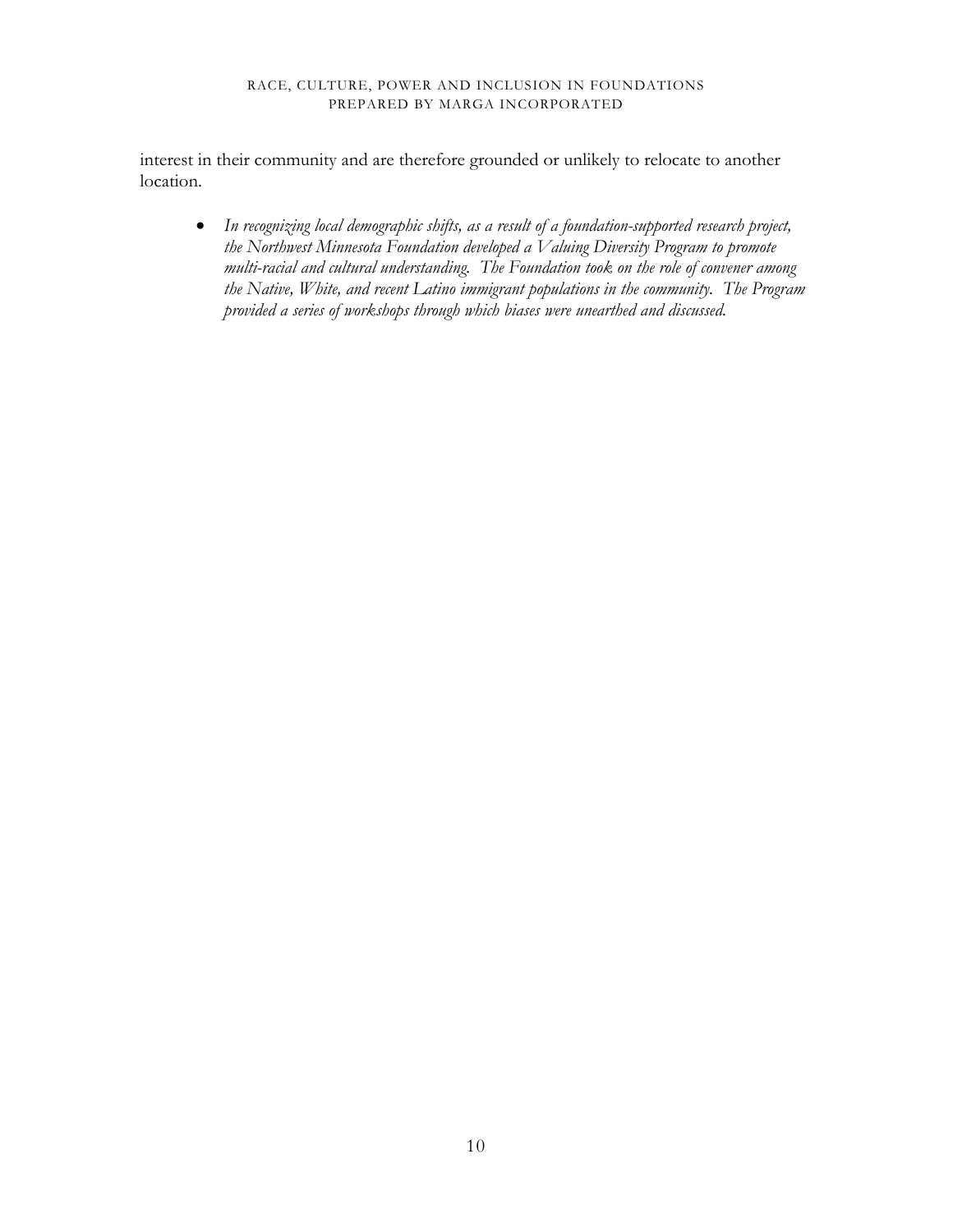# **SECTION III: INSTITUTIONAL (INTERNAL) MECHANISMS**

Recent data from the Council on Foundations' Joint Affinity Groups has only reminded the philanthropic community of its limited diversity. The positions of the greatest influence, are those with the least racial and ethnic diversity. In the year 2000, only 10.5% of foundation trustees and 20.6% of managerial staff were people of color, down from 23.3% in 1998. Slightly over 5% of foundation CEO's are of color. One of the more compelling aspects of the COF study is the limited amount of movement in the demographics between 1996 and 2000. (www.cof.org)

Foundations have employed a range of strategies to diversify their stakeholders and increase internal equity – these include:

- staff recruitment strategies (including diversifying the field of potential foundation staff);
- internal forums and dialogues;
- policies addressing use of vendors and consultants;
- strategies to diversify foundation boards; and
- performance policies and guidelines.

# **Staff Recruitment and Diversifying Fields of Interest**

A number of dynamics around staff diversity emerged throughout the interviews. As suggested in the dynamics, many people of color do not have access to the highest managerial levels. This can lead to low staff morale, as some find themselves lacking upward mobility. In some foundations, this has led to significant turnover. One program officer noted how difficult it is for anyone to understand the criteria for promotion.

Below are thoughts about strategies to recruit program officers of color – both of which also address diversifying the fields of interest to foundations.

> • *As San Francisco Foundation Chief Operating Officer, Anthony Tansimore, noted, training for people of color has typically not been diverse, especially in certain fields. He makes an effort to recruit people of color for their environmental program, for example. In many of the large foundations, one might see most of the program staff of color concentrated in particular areas. Carla Dartis and Stephanie McAuliffe of Packard pointed to their difficulty in diversifying their "Conservation" area. All other areas of the Foundation maintain some diversity, but they have trouble with that particular unit. A part of the challenge is that certain fields (outside of the foundation) lack diversity. As a result, some foundations are sponsoring initiatives to train underrepresented groups in particular fields. The California Endowment, for example, is embarking on an extensive initiative to diversify the health care profession.*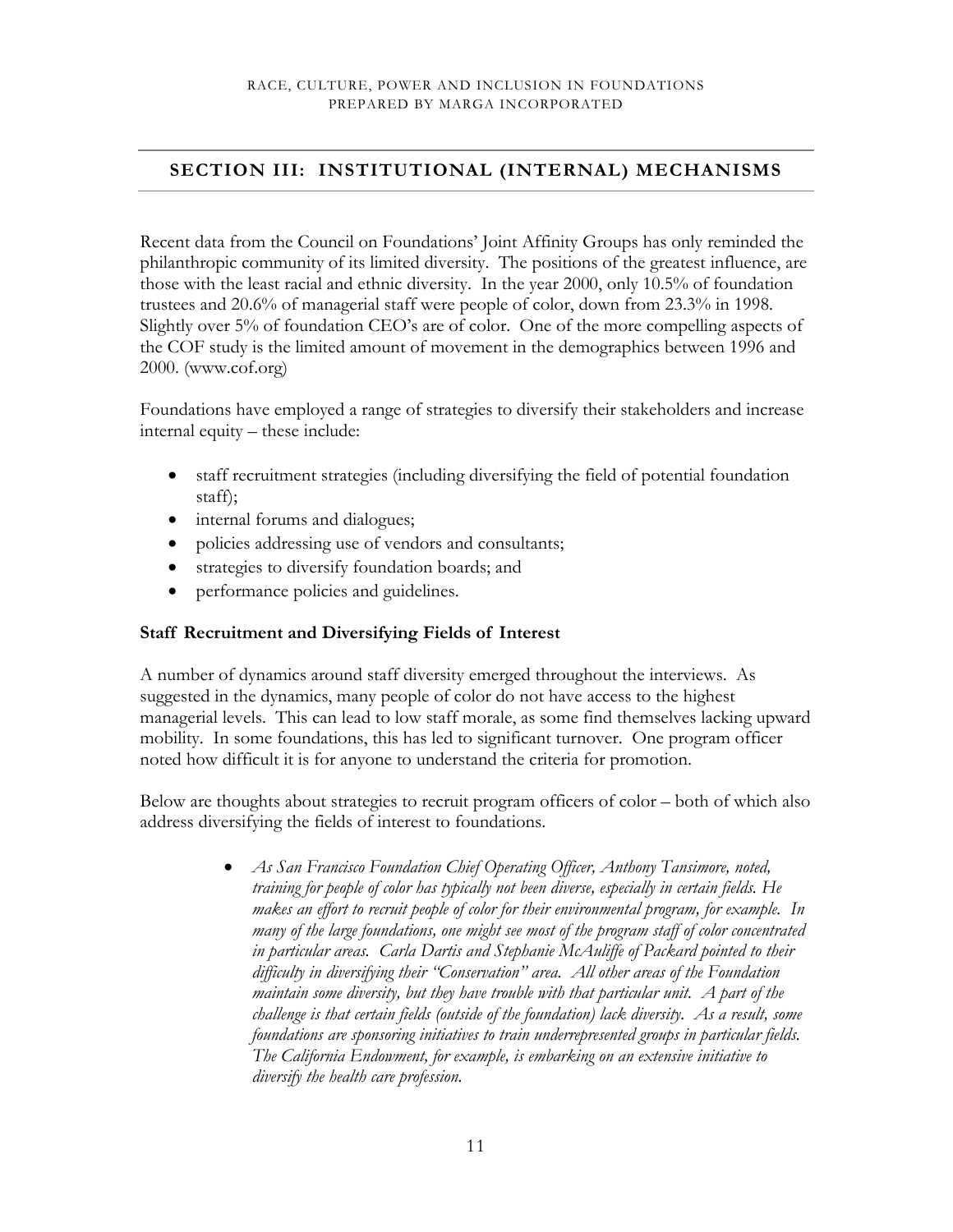• *One compelling training program to diversify the pipeline of diverse prospective foundation professionals is the San Francisco Foundation's Multicultural Fellowship Program. This effort has become a vehicle for staff recruitment for the Foundation. The program gives young professionals of color an opportunity to work in the Foundation over a two -year period. Six fellows per year are chosen. The program now has over thirty alumni, five of whom are permanent staff. Others are dispersed throughout the nonprofit sector.* 

# **Internal Dialogue/Formations**

A few foundations have created internal initiatives to facilitate dialogue around how the institution addresses race, ethnicity, and inclusion. The Rockefeller Foundation, for example, created the Internal Conversation on Race and Ethnicity (ICORE) and the Packard Foundation has established a "diversity committee." Both of these efforts have helped to foster critical internal dialogue around the concern that grantmaking institutions, often guided by individual donors or families and relatively isolated from market forces, have been less likely to prioritize the diversification of their staff and board. Both Rockefeller and Packard are engaging in dialogue in order to enhance internal diversification with respect to race, ethnicity, sexual orientation, class, and disability.

Many respondents noted the significance of internal dialogue in unearthing true feelings about these issues. However, some of these efforts struggle if they are comprised of "the converted" and not tied to senior leadership. As with race-specific programs, internal committees run the risk of being marginalized. As Heron Foundation President, Sharon King, noted, "Usually when discussions around diversity are scheduled, only those who believe attend and participate." Although Rockefeller's ICORE had not tended to encourage significant ongoing involvement from senior staff, it was able to join with the Foundation's president to institute a category on sensitivity to race and ethnicity in the evaluation of managers.

## **Vendors and Consultants**

Often based on relationships, vendor and consulting contracts remain among the least regulated areas in foundations. More often than not, it is unlikely that foundations maintain policies on the demographics of contractors. Some, however, have begun to pay more attention to the need to support a more diverse array of businesses.

• *The Packard Foundation has included a statement on the diversity of vendors in its mission statement. They have instituted a system for tracking the demographics of the vendors with which they contract. Packard official language on vendors is as follows: "When selecting vendors, the Foundation is committed to doing business with all people, without bias, and consistent with our diversity standards." As a reflection of this commitment, vendors are asked*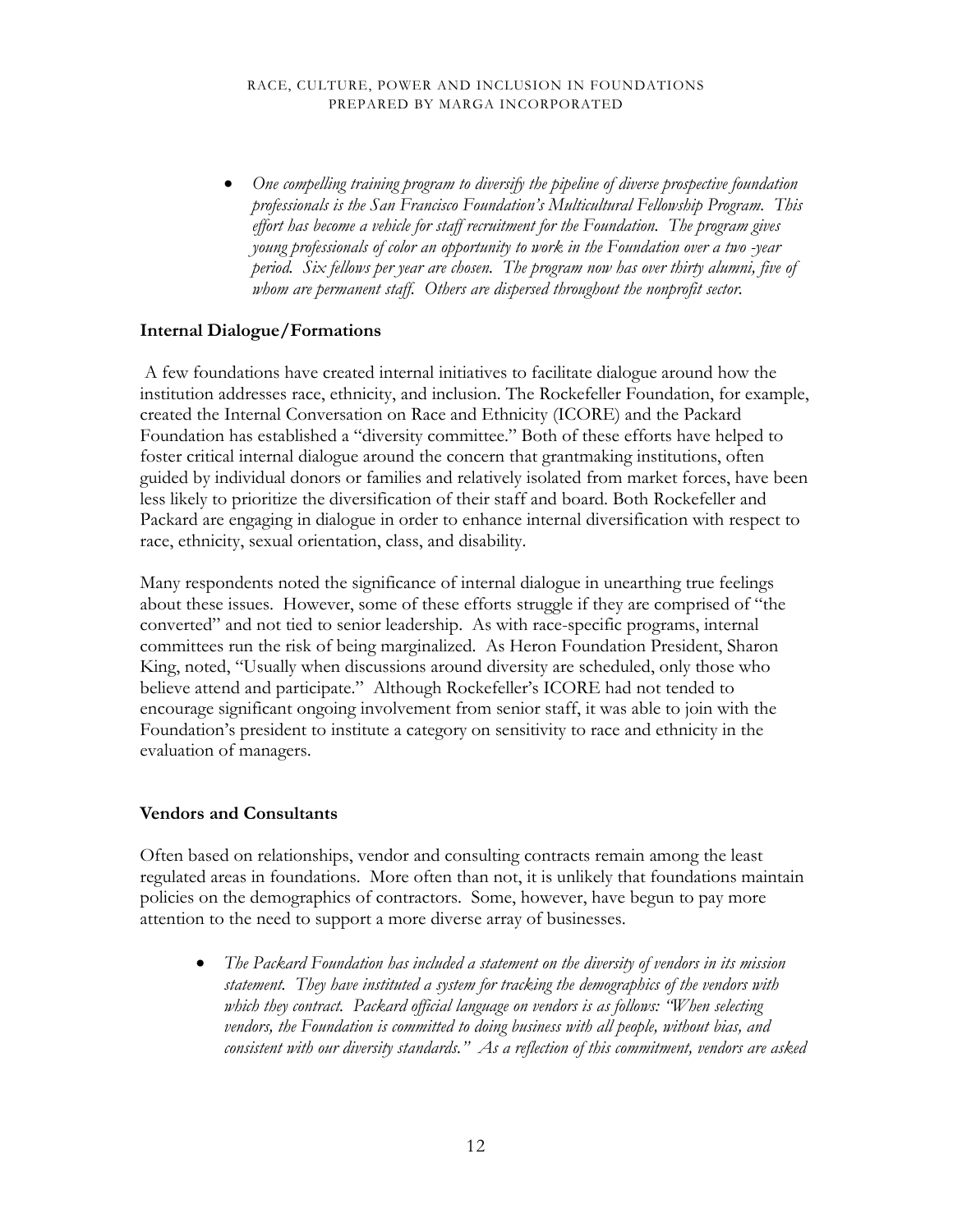*to identify themselves as a women- or minority-owned business when applicable, and these data will be tracked by the Foundation.* 

*Packard keeps a database of "Diversity Resources" that includes "diversity recruitment firms" (such as Corporate Diversity Search, Ihispano, and the Hawkins Company), a variety of diversity websites (especially race-specific professional associations), "minority technical job fairs," and others.* 

• *Ford maintains policies around the demographics of vendors and consultants and uses diversity profiles to analyze potential grantees.* 

# **Boards**

As previously noted, Boards are the least diverse influential bodies in the philanthropic community. The ultimate decision-making power still rests with boards. Foundation type is quite significant in this respect, with less diversity among board members in family foundations. The process of diversifying such entities can be complex and daunting.

> • *Family foundations often have the least diverse boards, as they are often comprised of representatives of wealthy white families. As the Wieboldt Foundation shifted its focus to grassroots community organizing, it found the need to develop a board that is more inclusive of its grantees. As a result, Wieboldt recruited from its target communities, and developed a 15-member board that is one-third community representatives. The other two thirds remain family members.*

# **Staff Performance Policies and Guidelines**

A few foundations have developed guidelines to assess staff performance as it relates to diversity/cultural competence, etc.

• *Ford has a performance management team that uses "behavioral markers" for staff and everyone is held accountable.* 

# **CONSIDERATIONS IN INTERNAL STRATEGIES – DIVERSITY IN DECISION-MAKING**

The level of involvement of people of color in decision-making in philanthropy is often reflected in demographics. However, institutions are more complex than that. The level of involvement of the board, grantees, management, and staff varies by foundation. In some ways, smaller foundations, such as the New York Foundation and Z. Smith Reynolds are more able to be inclusive across the board in decision-making. The entire staff determines grantmaking (12 of them) at Z. Smith Reynolds, as the Foundation does not maintain any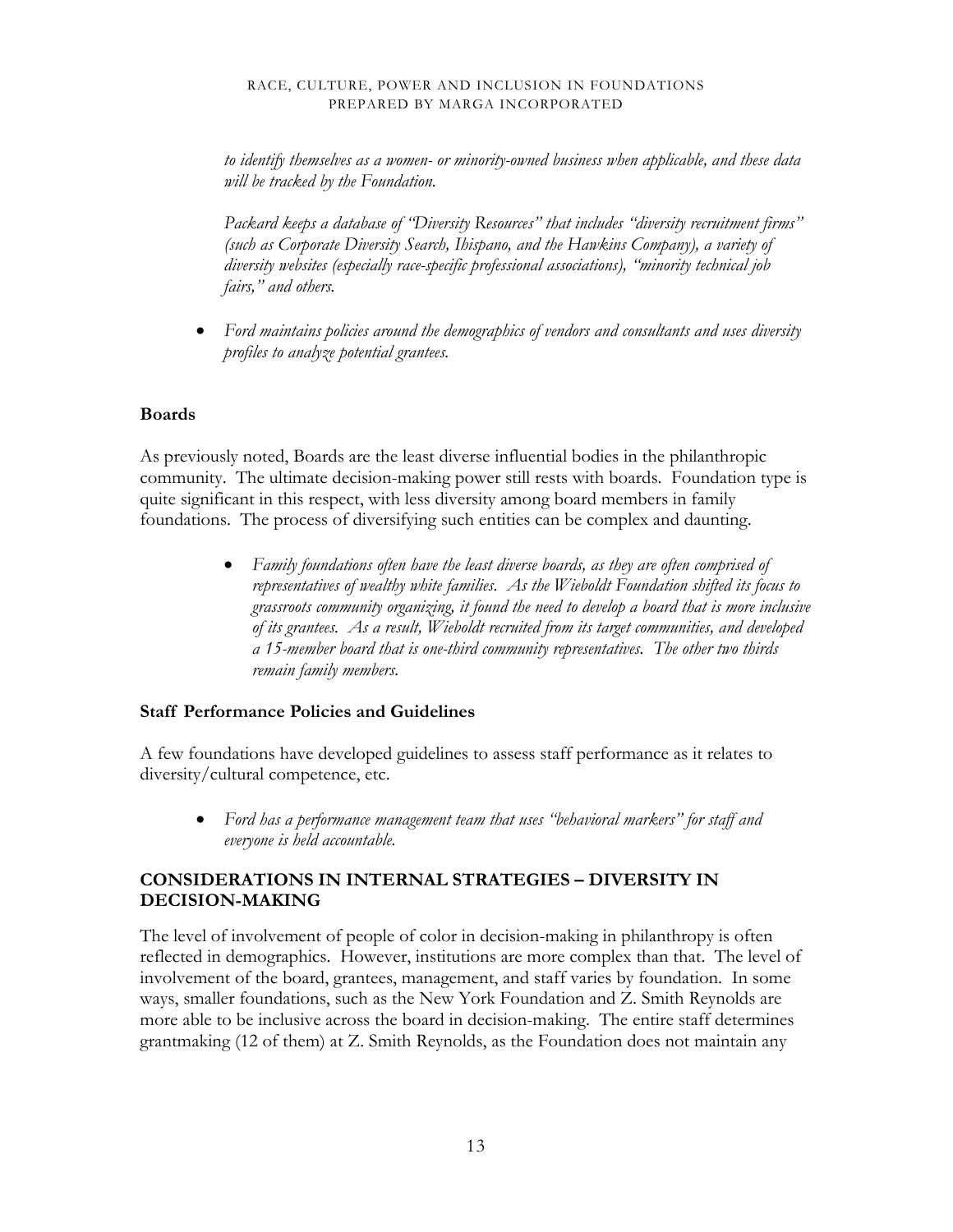individual portfolios. This would be difficult for a large foundation to achieve, but these strategies might be employed to widen the scope of decision making.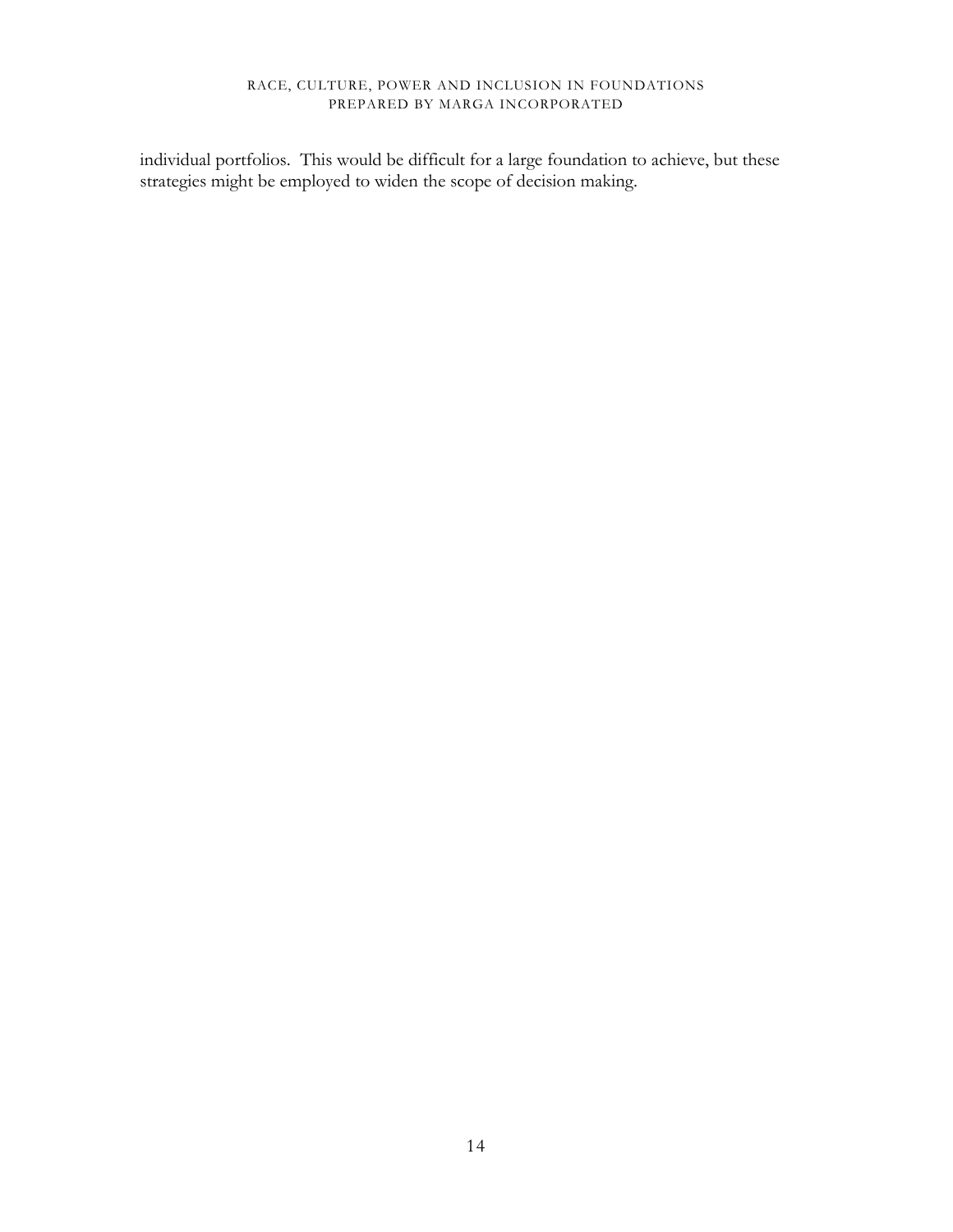# **SECTION IV: PERFORMANCE MEASUREMENT ON ISSUES OF RACE, CLASS & CULTURE**

Many of the foundations interviewed did not have performance measurement tools focused on measuring the impact of their investments on race, class, culture, and power. Foundations either articulate a rhetorical commitment that is not assessed or there is an internal assumption that race, class, culture, and power are embedded because of the nature of the work and the communities benefiting from the programs.

• *A few respondents questioned the degree to which anyone can measure an impact on society at large. Many agreed that the demographics of decision-makers and foundations' relative communication with the communities they serve are key aspects that shape an institution's ability to have an impact. Julie Shah of the Third Wave Foundation said, "it is hard for people of color to go into some foundations and not shake things up." Tony Pipa of the Warner Foundation stressed that stating the goals up front and following through is the key. Their goal is to "strengthen African-American communities." Warner is explicit in this respect.*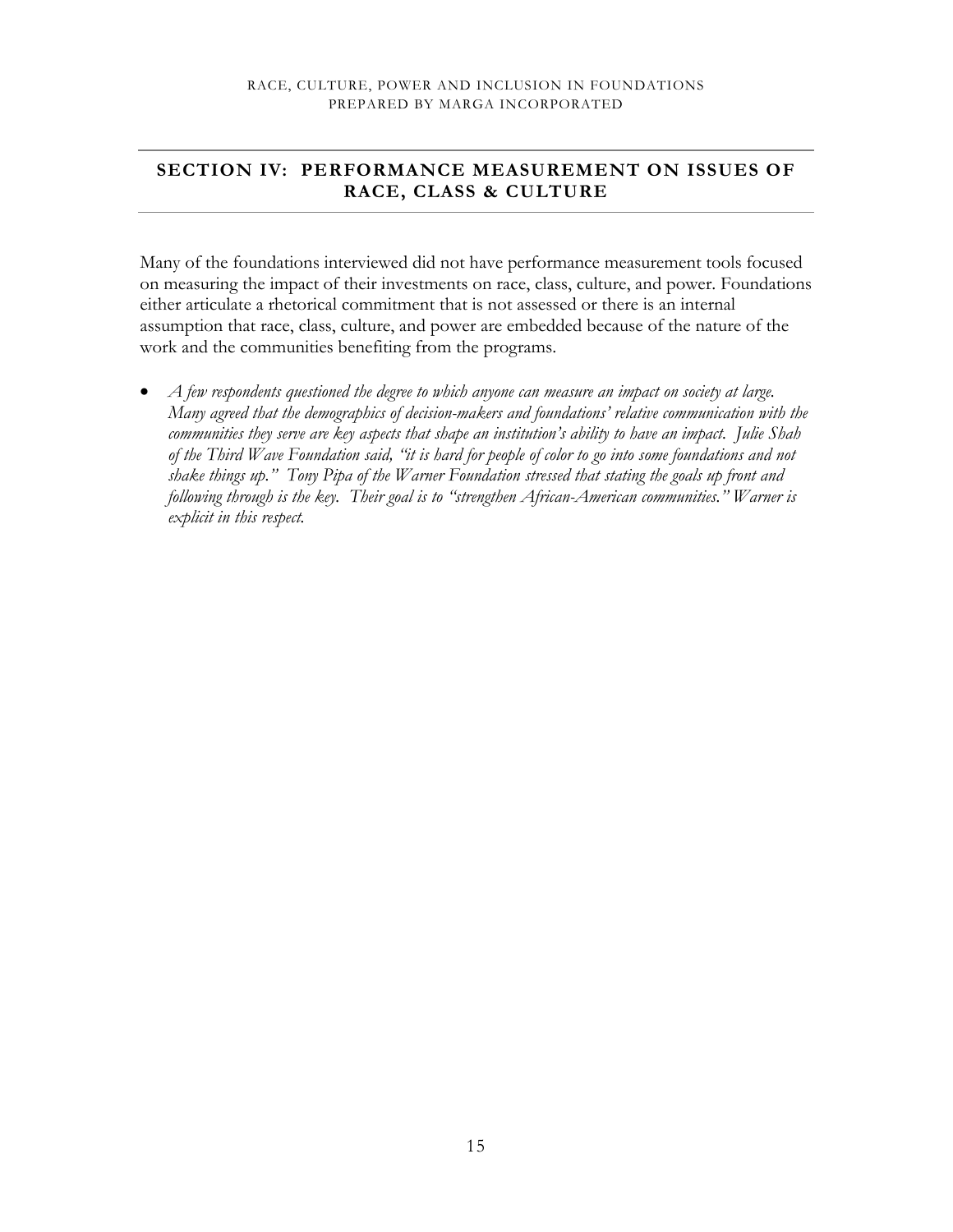# **SECTION V: RECOMMENDED NEXT STEPS AND CONCLUSIONS**

# **Steps Toward More Effective Foundations with Respect to Race, Class, Culture, and Power**

A number of recent reports have surfaced, designed to improve the philanthropic community's understanding of race, class, culture, and power. The hard work comes in putting ideas into practice. Recently, the Donors Forum of Chicago, the New York Regional Association of Grantmakers, Northern California Grantmakers, and Minnesota Council on Foundations developed a toolkit to guide foundations through performance measurement around inclusion. The report addresses strategies that philanthropic institutions can pursue in four categories: as funders, as employers, as community citizens, and as economic entities in relation to inclusion. This report can be a helpful guide for foundations that are seeking to enhance their facility with these complex issues.

In its own improvement efforts, the Annie E. Casey Foundation has been building upon the recommendations of the RESPECT group, which has raised awareness within the Foundation and pushed for change at the policy level through knowledge development and the facilitation of internal dialogue. As evident in this report, the commitment of leadership is critical to success. The Foundation created the Organizational Priority on Equity where management takes responsibility for designing goals and policies around race, class, culture, and power and ensuring that the Foundation meets aggressive targets toward greater inclusion and programmatic work that improves the lives of communities of color.

This approach allows Casey both a forum for dialogue and education through RESPECT and a mechanism for commitment at the policy level through both RESPECT and the Organizational Priority on Equity. The two formations communicate with each other to ensure that stakeholders at all levels of the Foundation can be involved in forging and monitoring a foundation that understands, acknowledges, and addresses race, class, culture, and power. Casey has not, by any means, solved everything. A key ingredient for success in this area is understanding that the process is long and that these difficult issues cannot be sufficiently worked through without struggle.

When a foundation decides to embark on a process to improve around race, class, culture, and power, some critical steps that could enhance prospects include:

- honestly assessing the institutional state of affairs, internally and externally;
- researching practices in other foundations and continually staying abreast of efforts that work;
- setting clear goals and designing a vision for exactly what a more inclusive foundation that adequately addresses race, class, culture, and power would look like;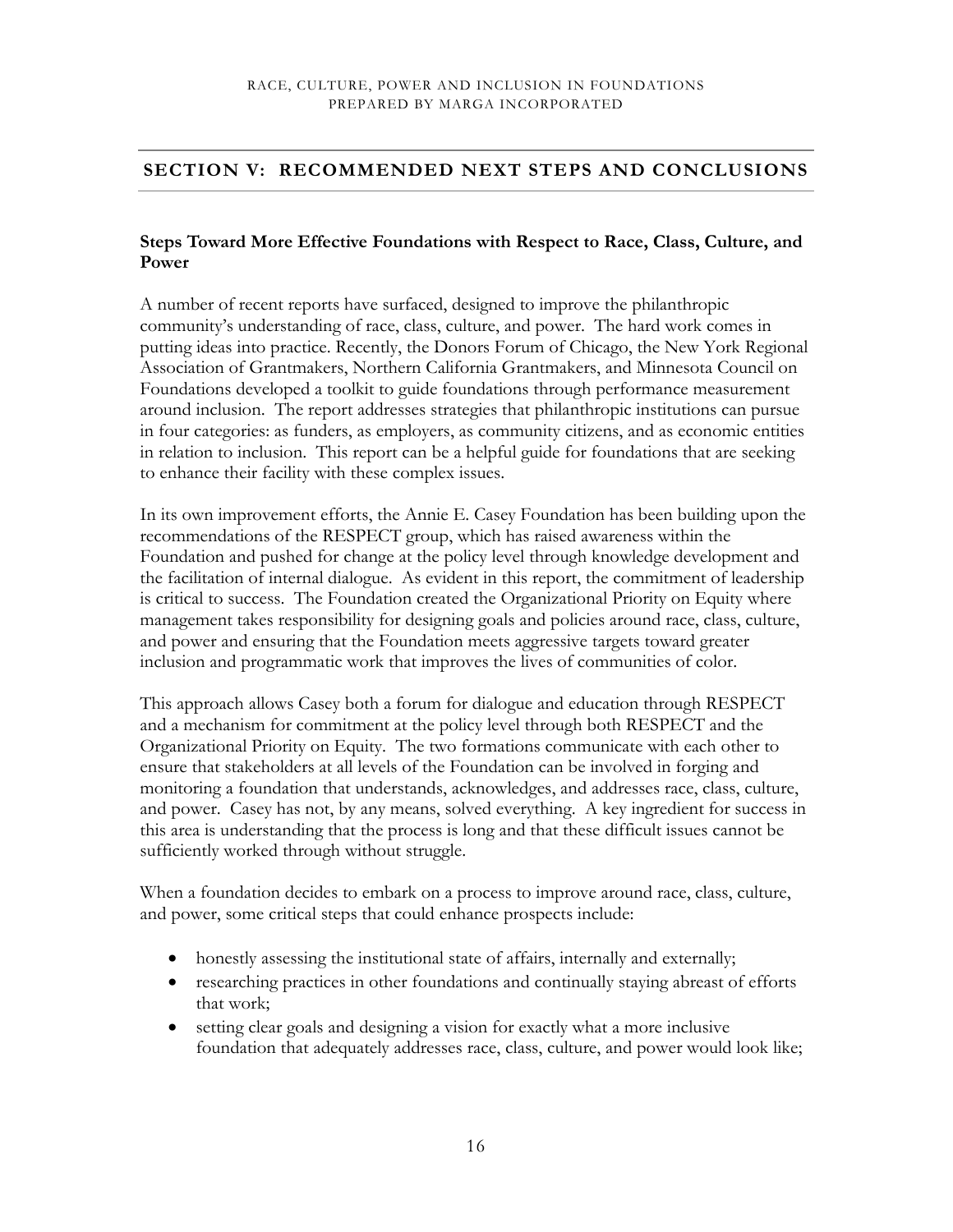- mapping out a three to five year plan that would capture key short and long term goals and objectives and the strategies required to achieve them ;
- setting short term objectives around areas where the foundation can make an immediate improvement and making them happen;
- developing decision-making mechanisms that will ensure that goals are being met and opportunities for dialogue are continuous;
- regularly revisiting goals and objectives and making changes where necessary; and
- making sure that senior management and the Board are committed to improving and understanding that greater effectiveness around race, class, culture, and power furthers the foundation's core mission.

# **Ongoing Learning**

The need for ongoing education and dialogue will never cease, especially with such complex issues. No one foundation is alone in its efforts. The Annie E. Casey Foundation has recognized the importance of peer engagement in understanding the variety of approaches that can be pursued and the many hurdles and pitfalls that a foundation could confront along the way.

In the spirit of such peer learning, Casey hosted two "consultative sessions" – learning seminars with others in philanthropy. One took place in June 2004 at Casey's headquarters in Baltimore, and the other in July 2004, was hosted by the Haas Jr. Fund in San Francisco. The research for this report revealed differences in approach between the East and West coasts of the United States. Therefore, seminars were convened on both coasts.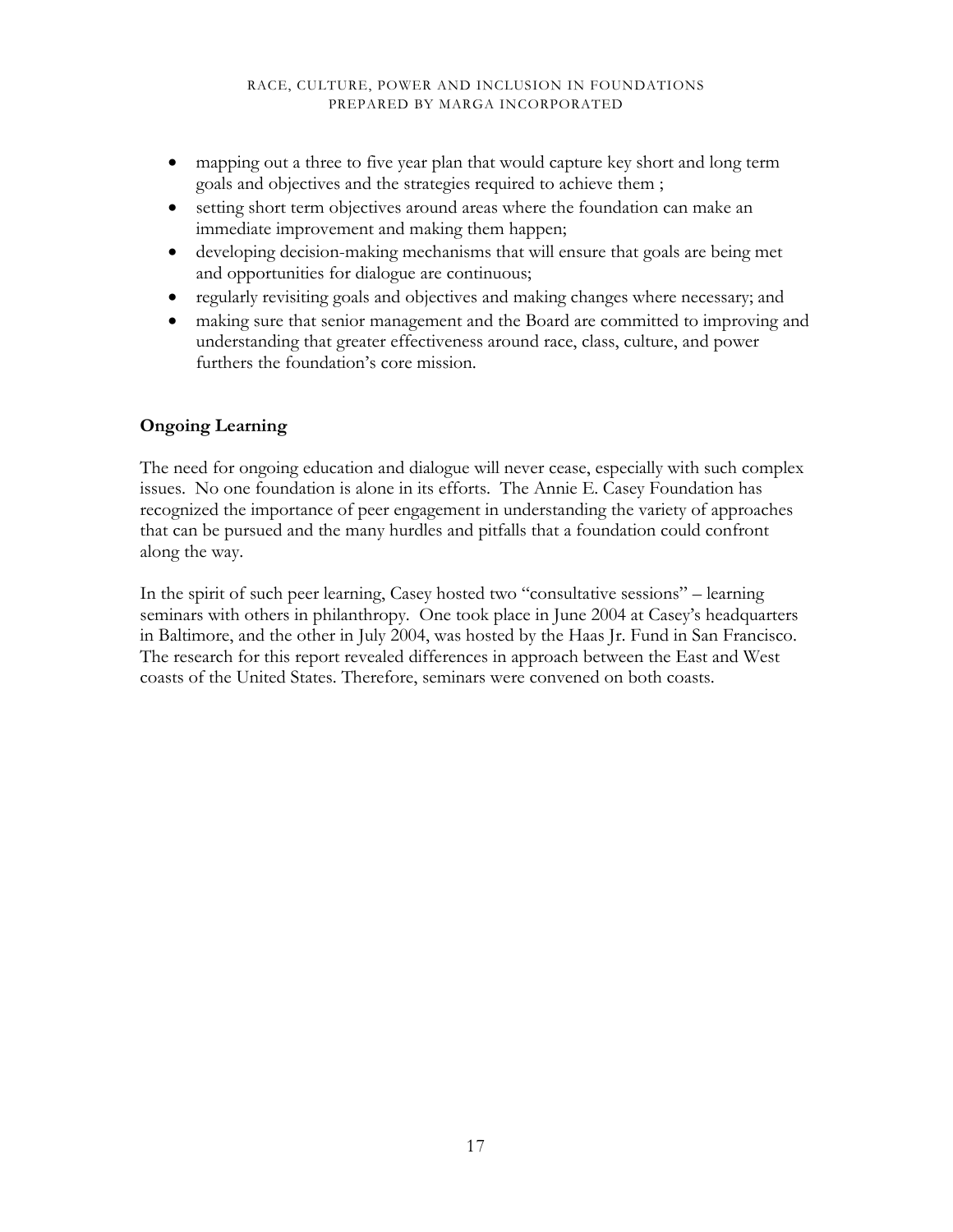The first session included presentations on "Options and Possibilities from the Field" with Darren Walker of the Rockefeller Foundation and Lori Villarosa of the Philanthropic Initiative for Racial Equity. Some interesting ideas that emerged from the first session touched upon the concept of incentives – the importance of incentivizing goals around diversity and inclusion. Walker and Villarosa agreed on the need to establish consequences for certain agreed upon goals regarding race, class, culture, and power.

Walker discussed challenges faced by the Rockefeller Foundation where issues around race were being pushed into one portfolio, diluting the focus of this program, which Walker ultimately dissolved. According to Walker, the program, while noble in its goals, became isolated over time. Discussing her work at the Philanthropic Initiative for Racial Equity, Villarosa again emphasized the importance of a dedicated portfolio aimed at racial justice work – and the importance of race being addressed throughout other programs. She argued against an either/or dichotomy and specifically cautioned that while the concept of having "race cut across all programs" sounds ideal, in reality, it can be difficult to measure progress and work in all areas may suffer if there aren't funds to also support the advancement of analysis, tools and advocacy organizations specifically dedicated to addressing racism. She also stressed, like so many others interviewed for this report, the importance of leadership. Ultimately, Villarosa framed commitment from senior leadership as being necessary to catalyze change, saying, "all foundations like to say they are doing well in these areas of race and ethnicity, however, there's often nothing behind the rhetoric. Actually doing and acting is the hard work. Leadership catalyzes this change."

The second session included Dr. Sandra Hernandez, CEO of the San Francisco Foundation, Marion Standish, Senior Program Officer of the California Endowment, Sylvia Yee, Vice President of Programs of the Haas, Jr. Fund, and Henry Der, Senior Program Officer of the Haas, Jr. Fund. As with the first consultative session, several examples of efforts to implement a broad institutional commitment to equity around race, culture, and power emerged.

Sylvia Yee of the Haas, Jr. Fund explained that the Fund supports social justice by funding cross-cultural initiatives, community organizing, and legal strategies. According to Yee, the Fund supports place-based work. Therefore, they expect organizations to build their own leadership abilities and organizational capacity to address racial tensions in communities. As the underpinning of their race-related work, the Fund made a deliberate decision to define "Diversity and Inclusiveness" as a separate program area rather than to infuse these themes throughout other areas. Gays and Lesbians and Racial Justice are the two major categories in this program area.

Dr. Sandra Hernandez of the San Francisco Foundation (SFF) noted that their board is particularly interested in advancing SFF's activities in two major areas: 1) attracting new donors, including a more diverse donor base, and 2) supporting emerging ethnic philanthropies. As part of its support for ethnic philanthropies, SFF now houses the